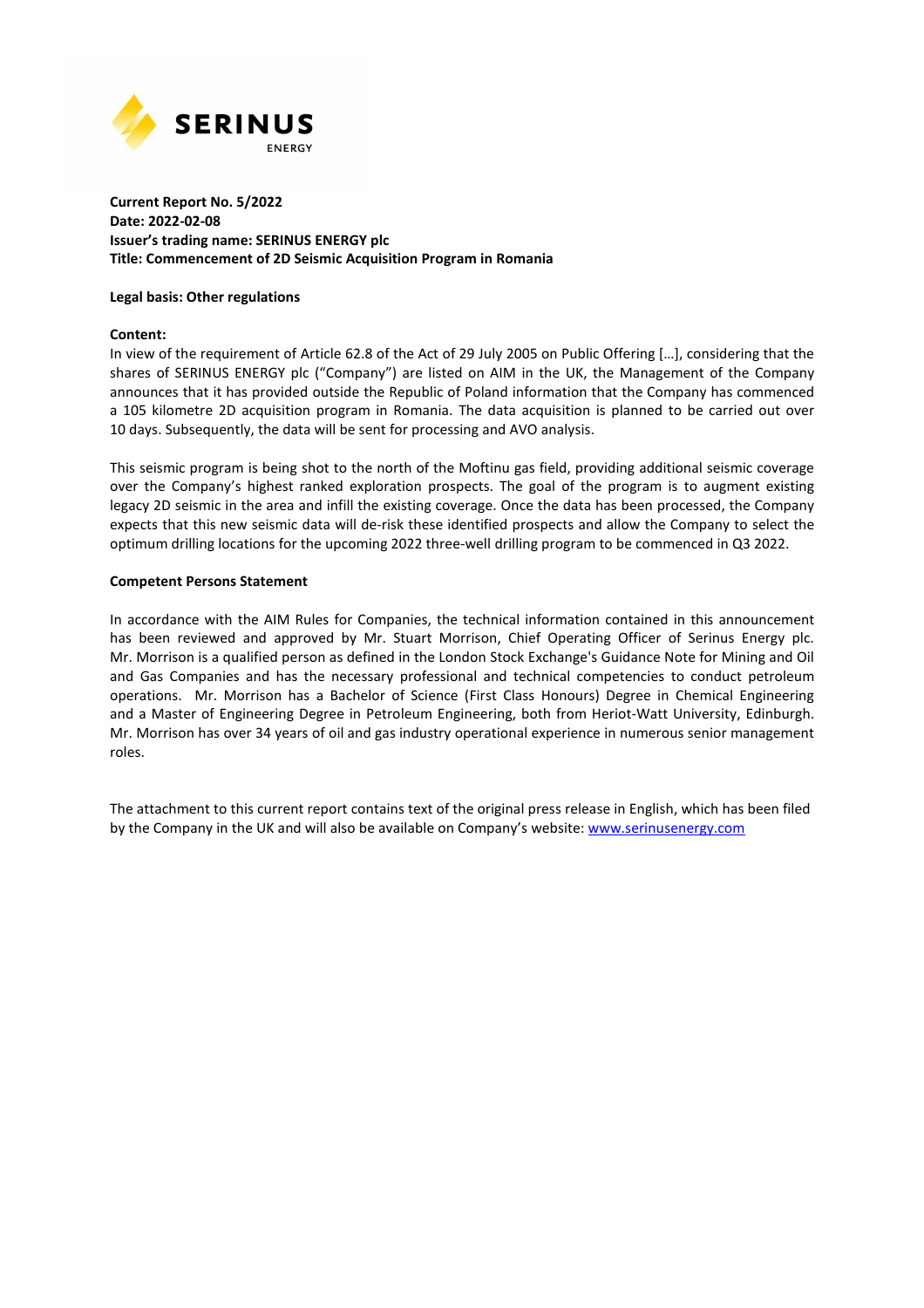

08 February 2022

## Press Release

# Commencement of 2D Seismic Acquisition Program in Romania

**Jersey, Channel Islands, 08 February 2022** -- Serinus Energy plc ("**Serinus**" or the "**Company**") (AIM:SENX, WSE:SEN), is pleased to announce it has commenced a 105 kilometre 2D acquisition program in Romania. The data acquisition is planned to be carried out over 10 days. Subsequently, the data will be sent for processing and AVO analysis.

This seismic program is being shot to the north of the Moftinu gas field, providing additional seismic coverage over the Company's highest ranked exploration prospects. The goal of the program is to augment existing legacy 2D seismic in the area and infill the existing coverage. Once the data has been processed, the Company expects that this new seismic data will de-risk these identified prospects and allow the Company to select the optimum drilling locations for the upcoming 2022 three-well drilling program to be commenced in Q3 2022.

# **Competent Persons Statement**

In accordance with the AIM Rules for Companies, the technical information contained in this announcement has been reviewed and approved by Mr. Stuart Morrison, Chief Operating Officer of Serinus Energy plc. Mr. Morrison is a qualified person as defined in the London Stock Exchange's Guidance Note for Mining and Oil and Gas Companies and has the necessary professional and technical competencies to conduct petroleum operations. Mr. Morrison has a Bachelor of Science (First Class Honours) Degree in Chemical Engineering and a Master of Engineering Degree in Petroleum Engineering, both from Heriot-Watt University, Edinburgh. Mr. Morrison has over 34 years of oil and gas industry operational experience in numerous senior management roles.

## **About Serinus**

*Serinus is an international upstream oil and gas exploration and production company that owns and operates projects in Tunisia and Romania.*